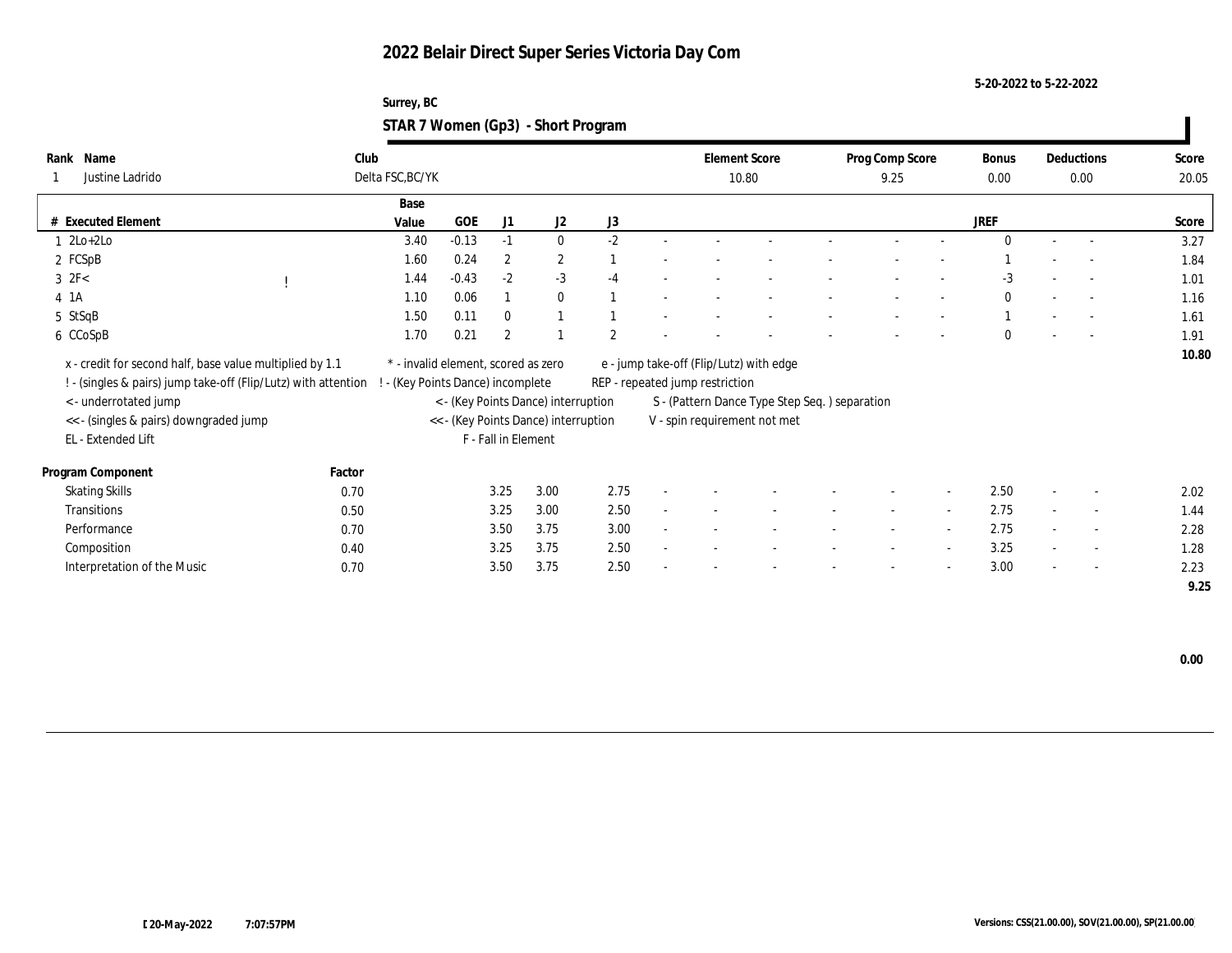**5-20-2022 to 5-22-2022**

| Surrey, BC                         |  |
|------------------------------------|--|
| STAR 7 Women (Gp3) - Short Program |  |

| Name<br>Rank<br>Crystal Wong<br>$\mathbf{2}$                                                                               | Club<br>Sungod SC, BC/YK |                                                                        |                     |                                      |              |                                 | <b>Element Score</b><br>9.05                  | Prog Comp Score<br>7.66 |                          | Bonus<br>0.00 |                          | Deductions<br>0.00       | Score<br>16.71 |
|----------------------------------------------------------------------------------------------------------------------------|--------------------------|------------------------------------------------------------------------|---------------------|--------------------------------------|--------------|---------------------------------|-----------------------------------------------|-------------------------|--------------------------|---------------|--------------------------|--------------------------|----------------|
|                                                                                                                            | Base                     |                                                                        |                     |                                      |              |                                 |                                               |                         |                          |               |                          |                          |                |
| # Executed Element                                                                                                         | Value                    | GOE                                                                    | J1                  | J2                                   | J3           |                                 |                                               |                         |                          | <b>JREF</b>   |                          |                          | Score          |
| 1 FCSpB                                                                                                                    | 1.60                     | $-0.04$                                                                | $\bf{0}$            | $-1$                                 | $\Omega$     |                                 |                                               |                         |                          | $\Omega$      |                          | $\overline{a}$           | 1.56           |
| $2$ $2$ Lo                                                                                                                 | 1.70                     | $-0.17$                                                                | $-3$                | $\bf{0}$                             | $-1$         |                                 |                                               |                         |                          | $\Omega$      |                          | $\sim$                   | 1.53           |
| $3 \ 2S+1T$                                                                                                                | 1.70                     | 0.00                                                                   | $\bf{0}$            | $\bf{0}$                             | $\mathbf{0}$ |                                 |                                               |                         |                          | $\bf{0}$      |                          | $\sim$                   | 1.70           |
| 4 1 A                                                                                                                      | 1.10                     | 0.00                                                                   | $\mathbf{0}$        | $\bf{0}$                             | $\mathbf{0}$ |                                 |                                               |                         | $\overline{\phantom{a}}$ | $\mathbf{0}$  |                          | $\overline{a}$           | 1.10           |
| 5 CCoSpB                                                                                                                   | 1.70                     | 0.00                                                                   | $\bf{0}$            | $\bf{0}$                             | $\mathbf{0}$ |                                 |                                               |                         |                          | $\mathbf{0}$  |                          |                          | 1.70           |
| 6 StSqB                                                                                                                    | 1.50                     | $-0.04$                                                                | $-1$                | $\theta$                             | $\theta$     |                                 |                                               |                         | $\overline{\phantom{a}}$ | $\theta$      |                          | $\overline{\phantom{a}}$ | 1.46           |
| x - credit for second half, base value multiplied by 1.1<br>! - (singles & pairs) jump take-off (Flip/Lutz) with attention |                          | * - invalid element, scored as zero<br>- (Key Points Dance) incomplete |                     |                                      |              | REP - repeated jump restriction | e - jump take-off (Flip/Lutz) with edge       |                         |                          |               |                          |                          | 9.05           |
| < - underrotated jump                                                                                                      |                          |                                                                        |                     | < - (Key Points Dance) interruption  |              |                                 | S - (Pattern Dance Type Step Seq.) separation |                         |                          |               |                          |                          |                |
| << - (singles & pairs) downgraded jump                                                                                     |                          |                                                                        |                     | << - (Key Points Dance) interruption |              |                                 | V - spin requirement not met                  |                         |                          |               |                          |                          |                |
| EL - Extended Lift                                                                                                         |                          |                                                                        | F - Fall in Element |                                      |              |                                 |                                               |                         |                          |               |                          |                          |                |
| Program Component                                                                                                          | Factor                   |                                                                        |                     |                                      |              |                                 |                                               |                         |                          |               |                          |                          |                |
| <b>Skating Skills</b>                                                                                                      | 0.70                     |                                                                        | 2.50                | 3.00                                 | 2.25         |                                 |                                               |                         | $\sim$                   | 2.25          | $\overline{\phantom{a}}$ | $\overline{\phantom{a}}$ | 1.75           |
| Transitions                                                                                                                | 0.50                     |                                                                        | 2.75                | 3.00                                 | 2.50         |                                 |                                               | $\sim$                  | $\sim$                   | 2.25          |                          | $\sim$                   | 1.32           |
| Performance                                                                                                                | 0.70                     |                                                                        | 2.50                | 2.75                                 | 2.25         |                                 |                                               | $\sim$                  | $\sim$                   | 2.50          | $\sim$                   | $\sim$                   | 1.75           |
| Composition                                                                                                                | 0.40                     |                                                                        | 2.75                | 2.50                                 | 2.50         |                                 |                                               |                         | $\sim$                   | 2.75          | $\sim$                   | $\sim$                   | 1.05           |
| Interpretation of the Music                                                                                                | 0.70                     |                                                                        | 2.75                | 2.75                                 | 2.25         |                                 |                                               |                         | $\sim$                   | 2.50          | $\sim$                   | $\sim$                   | 1.79           |
|                                                                                                                            |                          |                                                                        |                     |                                      |              |                                 |                                               |                         |                          |               |                          |                          | 7.66           |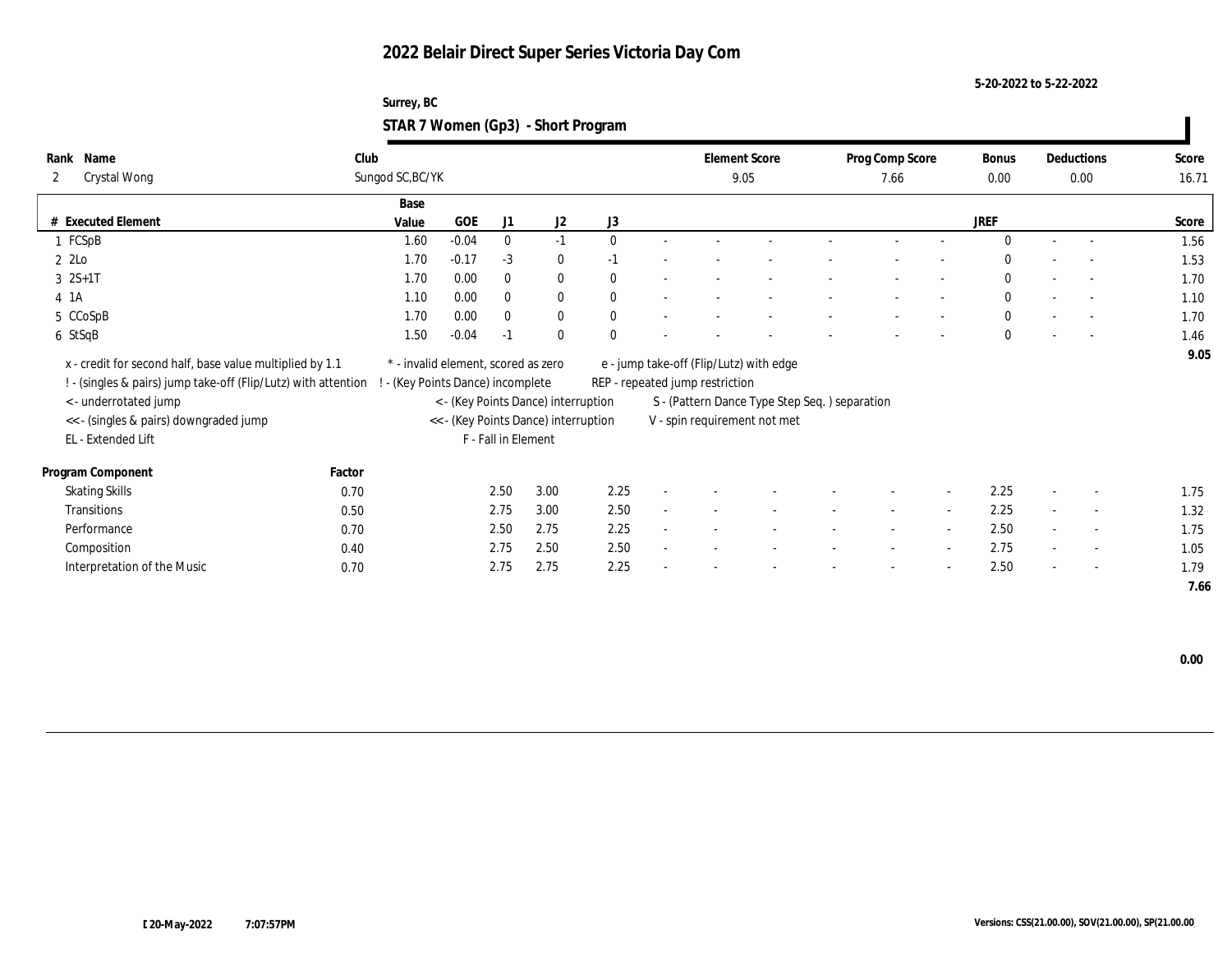**5-20-2022 to 5-22-2022**

| Surrey, BC                         |  |
|------------------------------------|--|
| STAR 7 Women (Gp3) - Short Program |  |

| Name<br>Rank<br>3<br><b>Kate Boyes</b>                                                                                     | Club   | Maple Ridge SC, BC/YK                                                    |                     |                                      |      |                                 | <b>Element Score</b><br>7.73                  | Prog Comp Score<br>8.62  |        | Bonus<br>0.00 |        | Deductions<br>0.00       | Score<br>16.35 |
|----------------------------------------------------------------------------------------------------------------------------|--------|--------------------------------------------------------------------------|---------------------|--------------------------------------|------|---------------------------------|-----------------------------------------------|--------------------------|--------|---------------|--------|--------------------------|----------------|
|                                                                                                                            |        | Base                                                                     |                     |                                      |      |                                 |                                               |                          |        |               |        |                          |                |
| # Executed Element                                                                                                         |        | GOE<br>Value                                                             | J1                  | J2                                   | J3   |                                 |                                               |                          |        | <b>JREF</b>   |        |                          | Score          |
| $1 \t1A$                                                                                                                   |        | 0.08<br>1.10                                                             | $\mathbf{2}$        | $\mathbf{0}$                         |      |                                 |                                               |                          |        | $\Omega$      |        |                          | 1.18           |
| 2 FCSpB                                                                                                                    |        | 0.20<br>1.60                                                             | $\boldsymbol{2}$    |                                      |      |                                 |                                               |                          |        |               |        |                          | 1.80           |
| $3 \t2S+1Lo$                                                                                                               |        | $-0.29$<br>1.80                                                          | $\mathbf{0}$        | $-3$                                 | $-3$ |                                 |                                               |                          |        | $-3$          |        | $\sim$                   | 1.51           |
| 4 StSqB                                                                                                                    |        | 1.50<br>0.15                                                             | $\overline{2}$      | $\bf{0}$                             |      |                                 |                                               |                          |        |               |        |                          | 1.65           |
| $5 \text{ } 2T <$                                                                                                          |        | $-0.19$<br>0.40                                                          | $-5$                | $-5$                                 | $-5$ |                                 |                                               |                          |        |               |        |                          | 0.21           |
| 6 CCoSpB (V)                                                                                                               |        | 1.28<br>0.10                                                             | $\overline{2}$      | $\mathbf{0}$                         |      |                                 |                                               |                          |        | $\Omega$      |        | $\overline{\phantom{a}}$ | 1.38           |
| x - credit for second half, base value multiplied by 1.1<br>! - (singles & pairs) jump take-off (Flip/Lutz) with attention |        | * - invalid element, scored as zero<br>! - (Key Points Dance) incomplete |                     |                                      |      | REP - repeated jump restriction | e - jump take-off (Flip/Lutz) with edge       |                          |        |               |        |                          | 7.73           |
| < - underrotated jump                                                                                                      |        |                                                                          |                     | < - (Key Points Dance) interruption  |      |                                 | S - (Pattern Dance Type Step Seq.) separation |                          |        |               |        |                          |                |
| << - (singles & pairs) downgraded jump                                                                                     |        |                                                                          |                     | << - (Key Points Dance) interruption |      |                                 | V - spin requirement not met                  |                          |        |               |        |                          |                |
| EL - Extended Lift                                                                                                         |        |                                                                          | F - Fall in Element |                                      |      |                                 |                                               |                          |        |               |        |                          |                |
| Program Component                                                                                                          | Factor |                                                                          |                     |                                      |      |                                 |                                               |                          |        |               |        |                          |                |
| <b>Skating Skills</b>                                                                                                      | 0.70   |                                                                          | 3.50                | 2.75                                 | 3.00 |                                 |                                               |                          | $\sim$ | 2.50          |        | $\overline{\phantom{a}}$ | 2.06           |
| Transitions                                                                                                                | 0.50   |                                                                          | 3.25                | 2.75                                 | 2.25 |                                 |                                               | $\overline{\phantom{a}}$ | $\sim$ | 2.50          |        | $\overline{\phantom{a}}$ | 1.35           |
| Performance                                                                                                                | 0.70   |                                                                          | 3.25                | 3.25                                 | 2.50 |                                 |                                               | $\overline{\phantom{a}}$ | $\sim$ | 2.75          | $\sim$ | $\sim$                   | 2.06           |
| Composition                                                                                                                | 0.40   |                                                                          | 3.00                | 3.25                                 | 2.50 |                                 |                                               |                          | $\sim$ | 3.00          | $\sim$ | $\overline{\phantom{a}}$ | 1.18           |
| Interpretation of the Music                                                                                                | 0.70   |                                                                          | 3.00                | 3.25                                 | 2.25 |                                 |                                               |                          | $\sim$ | 2.75          | $\sim$ | $\sim$                   | 1.97           |
|                                                                                                                            |        |                                                                          |                     |                                      |      |                                 |                                               |                          |        |               |        |                          | 8.62           |

 **0.00**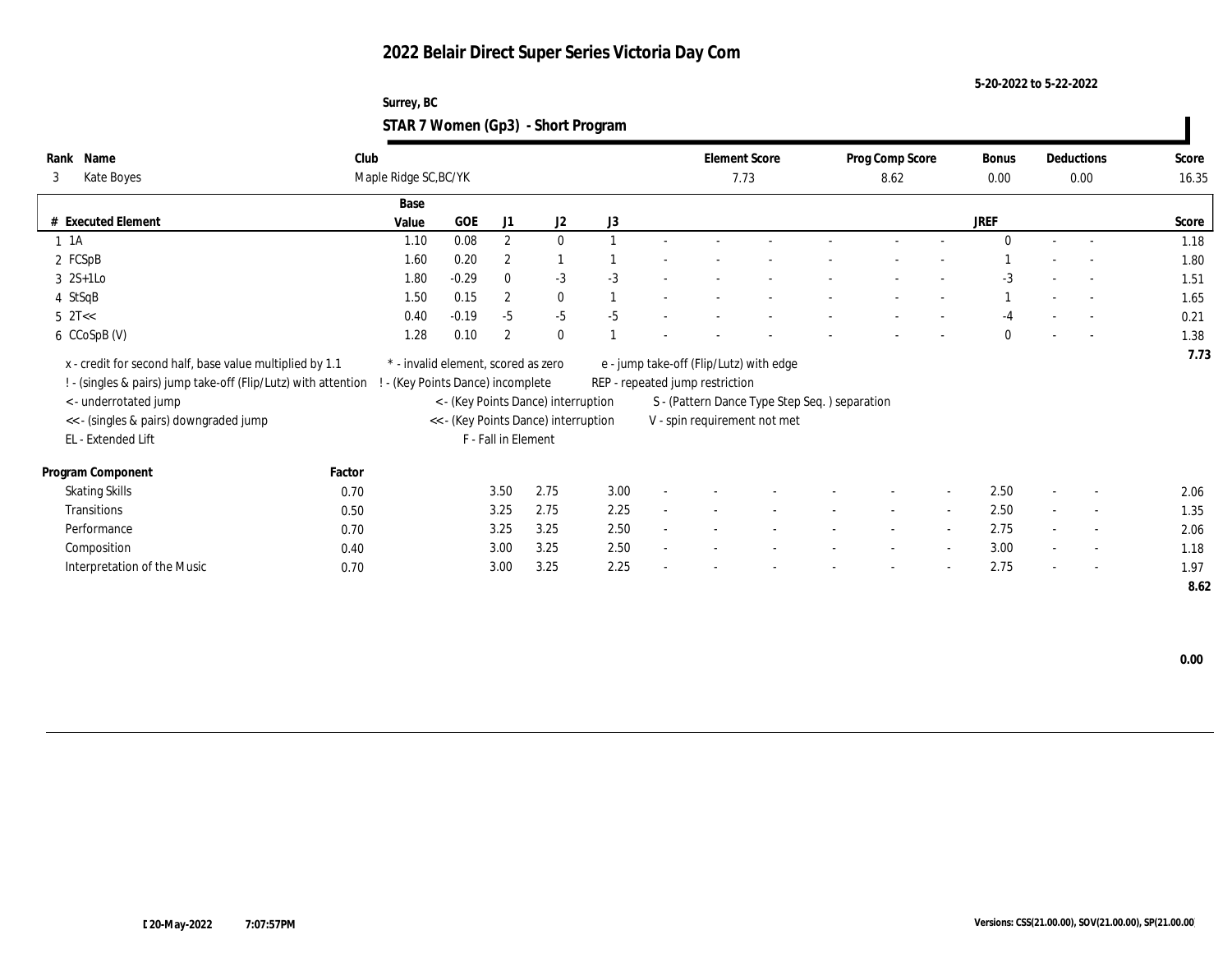**5-20-2022 to 5-22-2022**

| Surrey, BC                         |  |
|------------------------------------|--|
| STAR 7 Women (Gp3) - Short Program |  |

| Name<br>Rank<br>Ema Asai<br>$\overline{4}$                                                                                 | Club<br>Langley FSC, BC/YK |                                                                          |                     |                                      |              | <b>Element Score</b><br>8.95    |                                               | Prog Comp Score<br>7.20 |                          | Bonus<br>0.00 |                          | Deductions<br>$0.00\,$   | Score<br>16.15 |
|----------------------------------------------------------------------------------------------------------------------------|----------------------------|--------------------------------------------------------------------------|---------------------|--------------------------------------|--------------|---------------------------------|-----------------------------------------------|-------------------------|--------------------------|---------------|--------------------------|--------------------------|----------------|
|                                                                                                                            | Base                       |                                                                          |                     |                                      |              |                                 |                                               |                         |                          |               |                          |                          |                |
| # Executed Element                                                                                                         | Value                      | GOE                                                                      | J1                  | J <sub>2</sub>                       | J3           |                                 |                                               |                         |                          | <b>JREF</b>   |                          |                          | Score          |
| $12$ Lo                                                                                                                    | 1.70                       | 0.00                                                                     | $\bf{0}$            | $\bf{0}$                             | $\Omega$     |                                 |                                               |                         |                          | $\Omega$      |                          |                          | 1.70           |
| $2 \text{ } 2S+1LO$                                                                                                        | 1.80                       | $-0.07$                                                                  | $-2$                | $\bf{0}$                             | $\mathbf{0}$ |                                 |                                               |                         |                          | $\Omega$      |                          |                          | 1.73           |
| 3 FCSpB                                                                                                                    | 1.60                       | $-0.08$                                                                  | $-2$                | $\bf{0}$                             | $\theta$     |                                 |                                               |                         |                          | $\mathbf{0}$  |                          | $\sim$                   | 1.52           |
| 4 StSqB                                                                                                                    | 1.50                       | $-0.04$                                                                  | $-1$                | $\mathbf{0}$                         | $\mathbf{0}$ |                                 |                                               |                         |                          | $\mathbf{0}$  |                          | $\overline{a}$           | 1.46           |
| 5 1A                                                                                                                       | 1.10                       | 0.00                                                                     | $\Omega$            | $\bf{0}$                             | $\mathbf{0}$ |                                 |                                               |                         |                          | $\mathbf{0}$  |                          | $\overline{\phantom{a}}$ | 1.10           |
| 6 CCoSpB                                                                                                                   | 1.70                       | $-0.26$                                                                  | $-1$                | $-1$                                 | $-2$         |                                 |                                               |                         |                          | $-2$          |                          |                          | 1.44           |
| x - credit for second half, base value multiplied by 1.1<br>! - (singles & pairs) jump take-off (Flip/Lutz) with attention |                            | * - invalid element, scored as zero<br>! - (Key Points Dance) incomplete |                     |                                      |              | REP - repeated jump restriction | e - jump take-off (Flip/Lutz) with edge       |                         |                          |               |                          |                          | 8.95           |
| < - underrotated jump                                                                                                      |                            |                                                                          |                     | < - (Key Points Dance) interruption  |              |                                 | S - (Pattern Dance Type Step Seq.) separation |                         |                          |               |                          |                          |                |
| << - (singles & pairs) downgraded jump                                                                                     |                            |                                                                          |                     | << - (Key Points Dance) interruption |              |                                 | V - spin requirement not met                  |                         |                          |               |                          |                          |                |
| EL - Extended Lift                                                                                                         |                            |                                                                          | F - Fall in Element |                                      |              |                                 |                                               |                         |                          |               |                          |                          |                |
| Program Component                                                                                                          | Factor                     |                                                                          |                     |                                      |              |                                 |                                               |                         |                          |               |                          |                          |                |
| <b>Skating Skills</b>                                                                                                      | 0.70                       |                                                                          | 2.00                | 2.75                                 | 2.50         |                                 |                                               |                         | $\sim$                   | 2.25          | $\overline{\phantom{a}}$ | $\overline{\phantom{a}}$ | 1.67           |
| <b>Transitions</b>                                                                                                         | 0.50                       |                                                                          | 2.00                | 2.75                                 | 2.25         |                                 |                                               | $\sim$                  | $\overline{\phantom{a}}$ | 2.50          |                          | $\overline{\phantom{a}}$ | 1.19           |
| Performance                                                                                                                | 0.70                       |                                                                          | 2.00                | 2.50                                 | 2.50         |                                 |                                               | $\sim$                  | $\sim$                   | 2.50          | $\sim$                   | $\overline{\phantom{a}}$ | 1.67           |
| Composition                                                                                                                | 0.40                       |                                                                          | 2.25                | 2.50                                 | 2.50         |                                 |                                               |                         | $\sim$                   | 2.75          | $\sim$                   | $\sim$                   | 1.00           |
| Interpretation of the Music                                                                                                | 0.70                       |                                                                          | 2.00                | 2.50                                 | 2.50         |                                 |                                               |                         | $\overline{\phantom{a}}$ | 2.50          | $\overline{\phantom{a}}$ | $\sim$                   | 1.67           |
|                                                                                                                            |                            |                                                                          |                     |                                      |              |                                 |                                               |                         |                          |               |                          |                          | 7.20           |

 **0.00**

 $\overline{\phantom{a}}$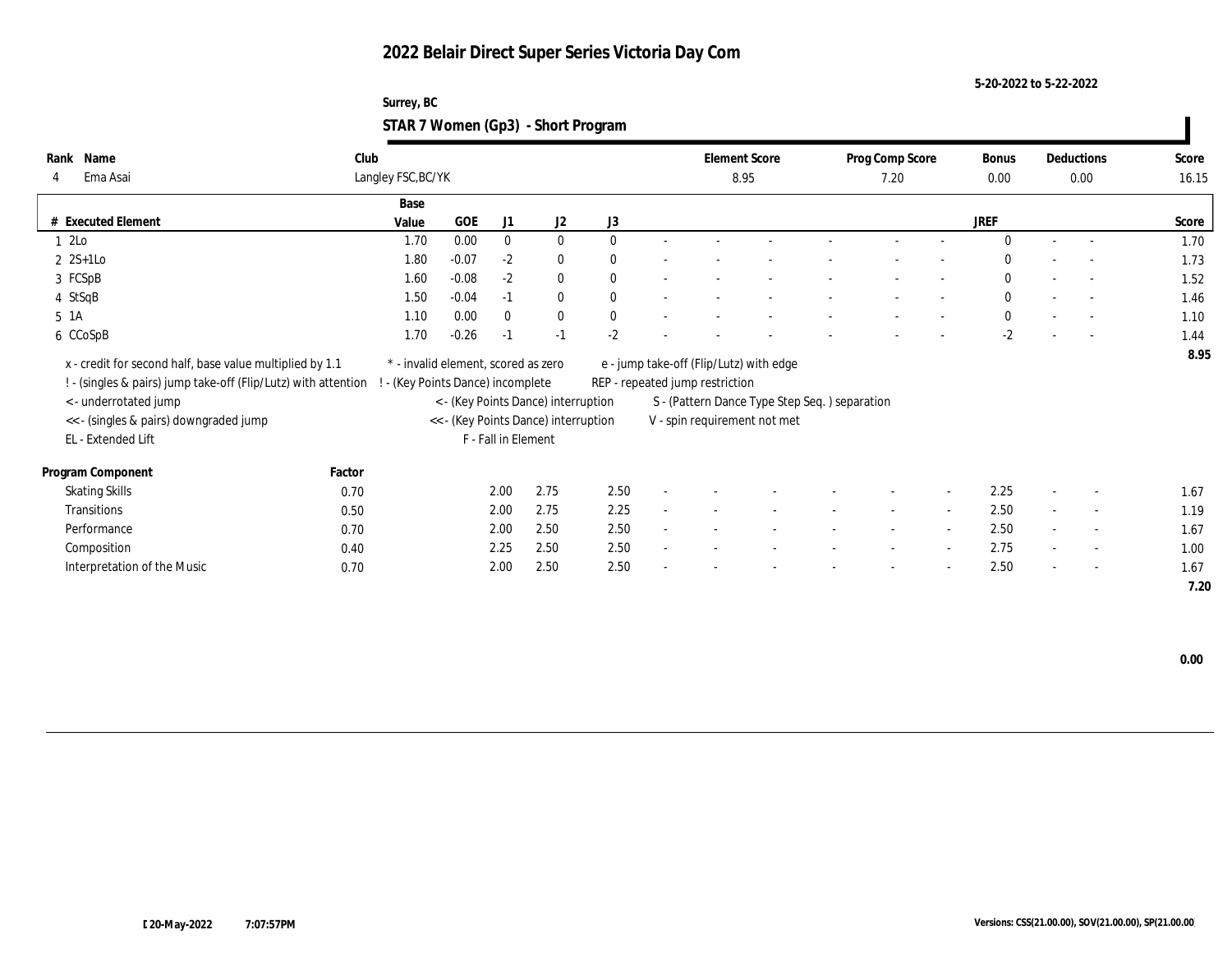**5-20-2022 to 5-22-2022**

| Surrey, BC                         |  |
|------------------------------------|--|
| STAR 7 Women (Gp3) - Short Program |  |

| Name<br>Rank<br>Nina Tsai<br>5                                 | Club   | Kerrisdale FSC, BC/YK               |            |                          |                                      |          |                                 | <b>Element Score</b><br>7.16                  | Prog Comp Score<br>8.07  |        | Bonus<br>0.00 |                          | Deductions<br>0.00       | Score<br>15.23 |
|----------------------------------------------------------------|--------|-------------------------------------|------------|--------------------------|--------------------------------------|----------|---------------------------------|-----------------------------------------------|--------------------------|--------|---------------|--------------------------|--------------------------|----------------|
|                                                                |        | Base                                |            |                          |                                      |          |                                 |                                               |                          |        |               |                          |                          |                |
| # Executed Element                                             |        | Value                               | <b>GOE</b> | J1                       | J2                                   | J3       |                                 |                                               |                          |        | <b>JREF</b>   |                          |                          | Score          |
| $1 \t1A$                                                       |        | 1.10                                | $-0.06$    | $\bf{0}$                 | $-1$                                 | $-1$     |                                 |                                               |                          |        | $\Omega$      |                          | $\overline{a}$           | 1.04           |
| $2 \t2Fq+1T$                                                   |        | 2.20                                | $-0.50$    | $-2$                     | $-3$                                 | $-3$     |                                 |                                               |                          |        | $-3$          |                          | $\sim$                   | 1.70           |
| 3 StSqB                                                        |        | 1.50                                | 0.08       | $\mathbf{2}$             | $\bf{0}$                             | $\theta$ |                                 |                                               |                          |        | $\bf{0}$      |                          | $\sim$                   | 1.58           |
| 4 FCSp                                                         |        | 0.00                                |            | $\overline{\phantom{a}}$ | $\overline{\phantom{a}}$             |          |                                 |                                               |                          |        |               |                          | $\overline{\phantom{a}}$ | 0.00           |
| 5 2S                                                           |        | 1.30                                | $-0.07$    | $-1$                     | $\mathbf{0}$                         | $-1$     |                                 |                                               |                          |        | $\mathbf{0}$  |                          |                          | 1.23           |
| 6 CCoSpB                                                       |        | 1.70                                | $-0.09$    | $\mathbf{0}$             | $-1$                                 | $-1$     |                                 |                                               |                          |        | $\Omega$      |                          | $\overline{\phantom{a}}$ | 1.61           |
| x - credit for second half, base value multiplied by 1.1       |        | * - invalid element, scored as zero |            |                          |                                      |          |                                 | e - jump take-off (Flip/Lutz) with edge       |                          |        |               |                          |                          | 7.16           |
| ! - (singles & pairs) jump take-off (Flip/Lutz) with attention |        | (Key Points Dance) incomplete       |            |                          |                                      |          | REP - repeated jump restriction |                                               |                          |        |               |                          |                          |                |
| < - underrotated jump                                          |        |                                     |            |                          | < - (Key Points Dance) interruption  |          |                                 | S - (Pattern Dance Type Step Seq.) separation |                          |        |               |                          |                          |                |
| << - (singles & pairs) downgraded jump                         |        |                                     |            |                          | << - (Key Points Dance) interruption |          |                                 | V - spin requirement not met                  |                          |        |               |                          |                          |                |
| EL - Extended Lift                                             |        |                                     |            | F - Fall in Element      |                                      |          |                                 |                                               |                          |        |               |                          |                          |                |
| Program Component                                              | Factor |                                     |            |                          |                                      |          |                                 |                                               |                          |        |               |                          |                          |                |
| <b>Skating Skills</b>                                          | 0.70   |                                     |            | 3.25                     | 2.75                                 | 2.25     |                                 |                                               |                          | $\sim$ | 2.25          | $\overline{\phantom{a}}$ | $\sim$                   | 1.84           |
| Transitions                                                    | 0.50   |                                     |            | 3.00                     | 2.50                                 | 2.25     |                                 |                                               | $\overline{\phantom{a}}$ | $\sim$ | 2.50          |                          | $\sim$                   | 1.28           |
| Performance                                                    | 0.70   |                                     |            | 3.25                     | 2.75                                 | 2.25     |                                 |                                               | $\overline{\phantom{a}}$ | $\sim$ | 2.50          | $\sim$                   | $\sim$                   | 1.88           |
| Composition                                                    | 0.40   |                                     |            | 3.25                     | 2.75                                 | 2.25     |                                 |                                               |                          | $\sim$ | 2.75          | $\sim$                   | $\overline{\phantom{a}}$ | 1.10           |
| Interpretation of the Music                                    | 0.70   |                                     |            | 3.25                     | 2.75                                 | 2.50     |                                 |                                               |                          | $\sim$ | 2.75          | $\sim$                   | $\sim$                   | 1.97           |
|                                                                |        |                                     |            |                          |                                      |          |                                 |                                               |                          |        |               |                          |                          | 8.07           |

 **0.00**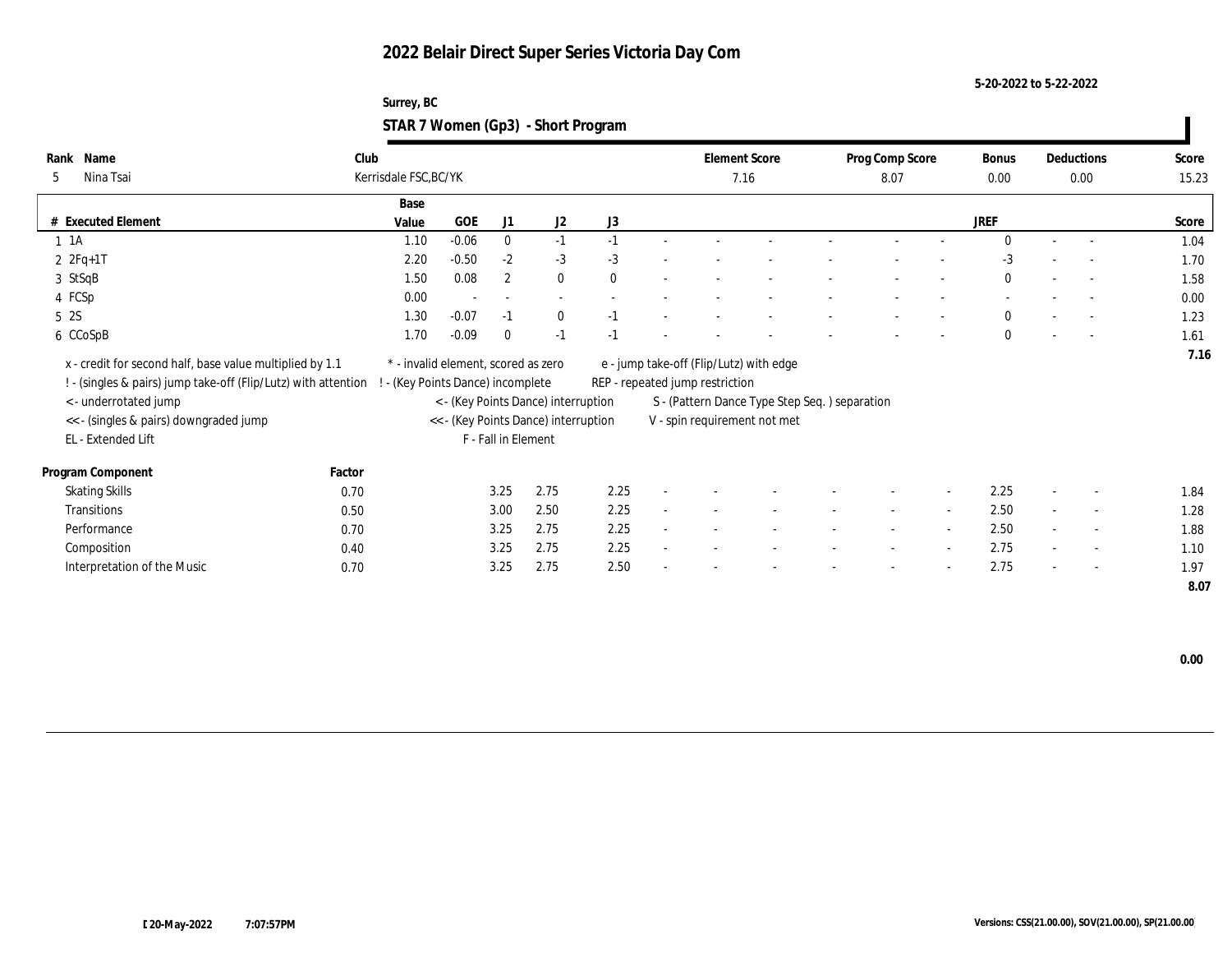#### **5-20-2022 to 5-22-2022**

#### **Surrey, BC STAR 7 Women (Gp3) - Short Program**

| Name<br>Rank<br>Reina Asai<br>6                                                       | Club   | Langley FSC, BC/YK              |            |                     |                                                                             |          |        | <b>Element Score</b><br>7.35    |                                                                               | Prog Comp Score<br>8.20 |                          | Bonus<br>$0.00\,$ |        | Deductions<br>0.40       | Score<br>15.15 |
|---------------------------------------------------------------------------------------|--------|---------------------------------|------------|---------------------|-----------------------------------------------------------------------------|----------|--------|---------------------------------|-------------------------------------------------------------------------------|-------------------------|--------------------------|-------------------|--------|--------------------------|----------------|
|                                                                                       |        | Base                            |            |                     |                                                                             |          |        |                                 |                                                                               |                         |                          |                   |        |                          |                |
| # Executed Element                                                                    |        | Value                           | <b>GOE</b> | J1                  | J2                                                                          | J3       |        |                                 |                                                                               |                         |                          | <b>JREF</b>       |        |                          | Score          |
| $1 \text{ } 2\text{Lo}$                                                               |        | 1.36                            | $-0.68$    | $-5$                | $-5$                                                                        | $-5$     |        |                                 |                                                                               |                         |                          | $-5$              |        |                          | 0.68           |
| 2 $1Lz+2Lo<<^*$                                                                       |        | 0.60                            | $-0.30$    | $-5$                | $-5$                                                                        | $-5$     |        |                                 |                                                                               |                         |                          | $-5$              |        | $\sim$                   | 0.30           |
| 3 CCoSpB                                                                              |        | 1.70                            | 0.21       | $\boldsymbol{2}$    |                                                                             |          |        |                                 |                                                                               |                         |                          |                   |        | $\overline{\phantom{a}}$ | 1.91           |
| 4 StSqB                                                                               |        | 1.50                            | 0.19       | $\boldsymbol{2}$    |                                                                             |          |        |                                 |                                                                               |                         |                          |                   |        | $\overline{\phantom{a}}$ | 1.69           |
| 5 1A                                                                                  |        | 1.10                            | 0.03       | $\mathbf{0}$        | $\bf{0}$                                                                    |          |        |                                 |                                                                               |                         |                          | $\mathbf{0}$      |        | $\sim$                   | 1.13           |
| 6 FCSpB                                                                               |        | 1.60                            | 0.04       | $\mathbf{0}$        |                                                                             | $\Omega$ |        |                                 |                                                                               |                         |                          | $\mathbf{0}$      |        | $\overline{\phantom{a}}$ | 1.64           |
| ! - (singles & pairs) jump take-off (Flip/Lutz) with attention !                      |        | - (Key Points Dance) incomplete |            |                     |                                                                             |          |        | REP - repeated jump restriction |                                                                               |                         |                          |                   |        |                          |                |
| < - underrotated jump<br><< - (singles & pairs) downgraded jump<br>EL - Extended Lift |        |                                 |            | F - Fall in Element | < - (Key Points Dance) interruption<br><< - (Key Points Dance) interruption |          |        |                                 | S - (Pattern Dance Type Step Seq.) separation<br>V - spin requirement not met |                         |                          |                   |        |                          |                |
| Program Component                                                                     | Factor |                                 |            |                     |                                                                             |          |        |                                 |                                                                               |                         |                          |                   |        |                          |                |
| <b>Skating Skills</b>                                                                 | 0.70   |                                 |            | 3.25                | 3.00                                                                        | 2.50     |        |                                 |                                                                               |                         | $\overline{\phantom{a}}$ | 2.50              |        | $\overline{\phantom{a}}$ | 1.97           |
| Transitions                                                                           | 0.50   |                                 |            | 2.75                | 2.75                                                                        | 2.25     | $\sim$ |                                 |                                                                               |                         | $\sim$                   | 2.50              |        | $\sim$                   | 1.28           |
| Performance                                                                           | 0.70   |                                 |            | 3.00                | 3.00                                                                        | 2.50     | $\sim$ |                                 |                                                                               | $\sim$                  | $\sim$                   | 2.75              | $\sim$ | $\sim$                   | 1.97           |
| Composition                                                                           | 0.40   |                                 |            | 2.75                | 2.75                                                                        | 2.50     |        |                                 |                                                                               |                         | $\sim$                   | 3.00              |        | $\overline{\phantom{a}}$ | 1.10           |

2 Fall(s) factor (0.2) **0.40**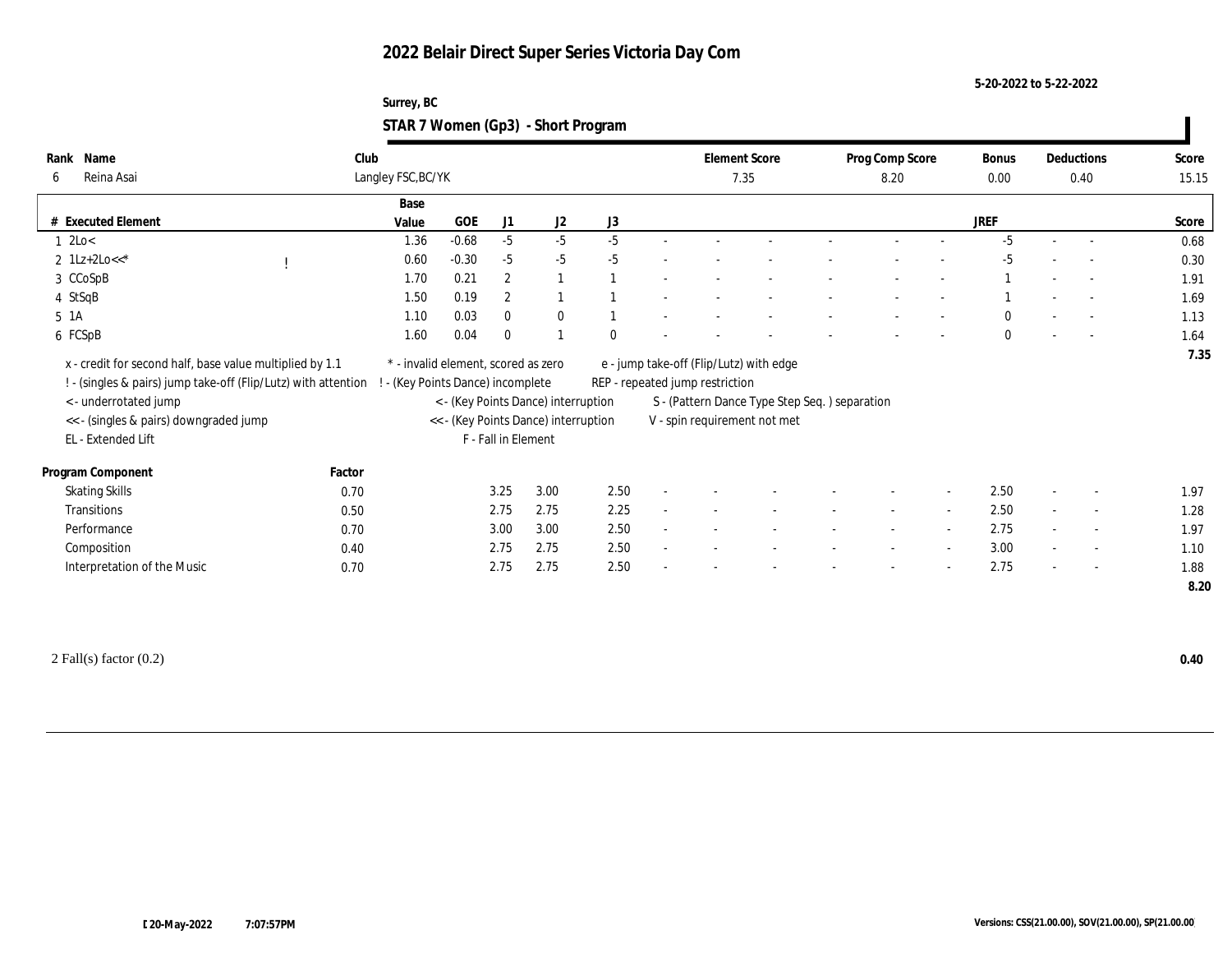**5-20-2022 to 5-22-2022**

| Surrey, BC                         |  |
|------------------------------------|--|
| STAR 7 Women (Gp3) - Short Program |  |

| Name<br>Rank<br>Marissa Mann<br>7                                                                                                                   | Club   | Abbotsford SC, BC/YK                                                   |         |                     |                                      |          |        | <b>Element Score</b><br>7.66    |                                                                                           | Prog Comp Score<br>7.31  |        | Bonus<br>0.00 |        | Deductions<br>0.00       | Score<br>14.97 |
|-----------------------------------------------------------------------------------------------------------------------------------------------------|--------|------------------------------------------------------------------------|---------|---------------------|--------------------------------------|----------|--------|---------------------------------|-------------------------------------------------------------------------------------------|--------------------------|--------|---------------|--------|--------------------------|----------------|
|                                                                                                                                                     |        | Base                                                                   |         |                     |                                      |          |        |                                 |                                                                                           |                          |        |               |        |                          |                |
| # Executed Element                                                                                                                                  |        | Value                                                                  | GOE     | J1                  | J2                                   | J3       |        |                                 |                                                                                           |                          |        | <b>JREF</b>   |        |                          | Score          |
| $1$ StSqB                                                                                                                                           |        | 1.50                                                                   | 0.00    |                     | $\bf{0}$                             | $-1$     |        |                                 |                                                                                           |                          |        | $\Omega$      |        |                          | 1.50           |
| 2 $2\text{Lo} + 2\text{T} <<$                                                                                                                       |        | 1.76                                                                   | $-0.68$ | $-5$                | $-5$                                 | $-5$     |        |                                 |                                                                                           |                          |        | $-5$          |        |                          | 1.08           |
| 3 CCoSpB                                                                                                                                            |        | 1.70                                                                   | 0.04    | $\boldsymbol{2}$    | $\bf{0}$                             | $\theta$ |        |                                 |                                                                                           |                          |        | $-1$          |        | $\overline{\phantom{a}}$ | 1.74           |
| $4$ $2F<$                                                                                                                                           |        | 1.44                                                                   | $-0.62$ | $-4$                | $-4$                                 | $-5$     |        |                                 |                                                                                           |                          |        | $-4$          |        |                          | 0.82           |
| 5 FCSpB                                                                                                                                             |        | 1.60                                                                   | $-0.12$ | $\mathbf{0}$        | $-1$                                 | $-2$     |        |                                 |                                                                                           |                          |        | $\mathbf{0}$  |        |                          | 1.48           |
| 6 1A                                                                                                                                                |        | 1.10                                                                   | $-0.06$ | $-1$                | $\mathbf{0}$                         | $-1$     |        |                                 |                                                                                           |                          |        | $\theta$      |        | $\overline{\phantom{a}}$ | 1.04           |
| x - credit for second half, base value multiplied by 1.1<br>! - (singles & pairs) jump take-off (Flip/Lutz) with attention<br>< - underrotated jump |        | * - invalid element, scored as zero<br>- (Key Points Dance) incomplete |         |                     | < - (Key Points Dance) interruption  |          |        | REP - repeated jump restriction | e - jump take-off (Flip/Lutz) with edge<br>S - (Pattern Dance Type Step Seq. ) separation |                          |        |               |        |                          | 7.66           |
| << - (singles & pairs) downgraded jump                                                                                                              |        |                                                                        |         |                     | << - (Key Points Dance) interruption |          |        |                                 | V - spin requirement not met                                                              |                          |        |               |        |                          |                |
| EL - Extended Lift                                                                                                                                  |        |                                                                        |         | F - Fall in Element |                                      |          |        |                                 |                                                                                           |                          |        |               |        |                          |                |
| Program Component                                                                                                                                   | Factor |                                                                        |         |                     |                                      |          |        |                                 |                                                                                           |                          |        |               |        |                          |                |
| <b>Skating Skills</b>                                                                                                                               | 0.70   |                                                                        |         | 2.75                | 2.50                                 | 2.00     |        |                                 |                                                                                           |                          | $\sim$ | 2.25          | $\sim$ | $\overline{\phantom{a}}$ | 1.67           |
| Transitions                                                                                                                                         | 0.50   |                                                                        |         | 2.75                | 2.50                                 | 2.00     |        |                                 |                                                                                           |                          | $\sim$ | 2.00          | $\sim$ | $\sim$                   | 1.16           |
| Performance                                                                                                                                         | 0.70   |                                                                        |         | 3.00                | 2.25                                 | 2.00     | $\sim$ |                                 |                                                                                           | $\overline{\phantom{a}}$ | $\sim$ | 2.25          | $\sim$ | $\sim$                   | 1.67           |
| Composition                                                                                                                                         | 0.40   |                                                                        |         | 3.25                | 2.25                                 | 2.25     |        |                                 |                                                                                           |                          | $\sim$ | 2.50          | $\sim$ | $\sim$                   | 1.02           |
| Interpretation of the Music                                                                                                                         | 0.70   |                                                                        |         | 3.00                | 2.50                                 | 2.25     |        |                                 |                                                                                           |                          | $\sim$ | 2.50          | $\sim$ | $\sim$                   | 1.79           |
|                                                                                                                                                     |        |                                                                        |         |                     |                                      |          |        |                                 |                                                                                           |                          |        |               |        |                          | 7.31           |

 **0.00**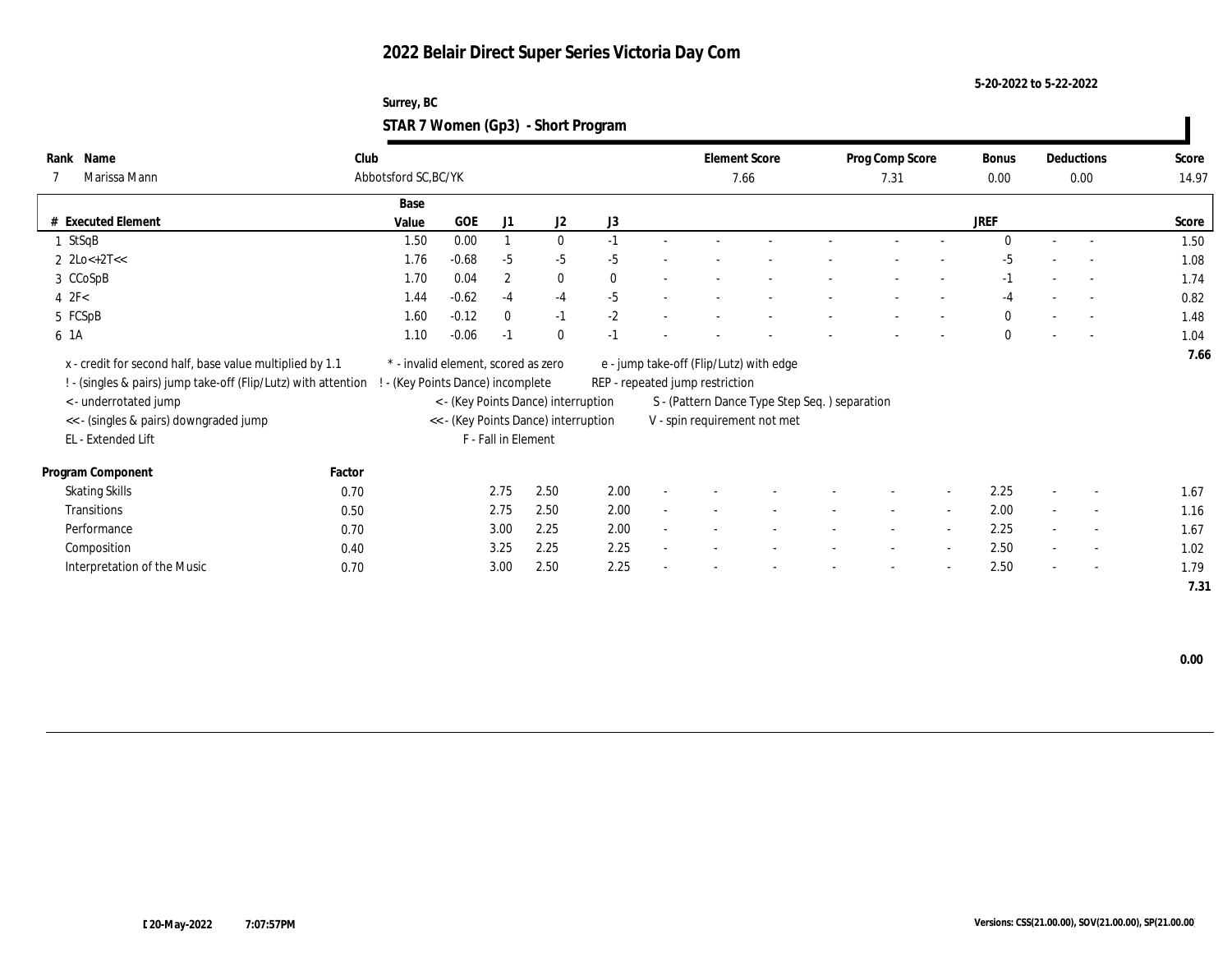**5-20-2022 to 5-22-2022**

| Surrey, BC                         |  |
|------------------------------------|--|
| STAR 7 Women (Gp3) - Short Program |  |

| Name<br>Rank<br>Caitlin Smith<br>8                             | Club<br>Grandview SC, BC/YK |                                     |                     |                                      |              | <b>Element Score</b><br>7.08    |                                               | Prog Comp Score<br>7.86 |        | Bonus<br>0.00 |                          | Deductions<br>0.00       | Score<br>14.94 |
|----------------------------------------------------------------|-----------------------------|-------------------------------------|---------------------|--------------------------------------|--------------|---------------------------------|-----------------------------------------------|-------------------------|--------|---------------|--------------------------|--------------------------|----------------|
|                                                                | Base                        |                                     |                     |                                      |              |                                 |                                               |                         |        |               |                          |                          |                |
| # Executed Element                                             | Value                       | GOE                                 | J1                  | J2                                   | J3           |                                 |                                               |                         |        | <b>JREF</b>   |                          |                          | Score          |
| 1 StSqB                                                        | 1.50                        | 0.11                                |                     | $\mathbf{1}$                         | $\mathbf{0}$ |                                 |                                               |                         |        |               |                          |                          | 1.61           |
| 2 1A                                                           | 1.10                        | 0.08                                |                     |                                      |              |                                 |                                               |                         |        | $\Omega$      |                          | $\sim$                   | 1.18           |
| $3 \t 2S+1T$                                                   | 1.70                        | 0.00                                | $\bf{0}$            | $\bf{0}$                             | $\mathbf{0}$ |                                 |                                               |                         |        | $\theta$      |                          | $\sim$                   | 1.70           |
| 4 FCSpB                                                        | 1.60                        | $-0.24$                             | $-1$                | $-2$                                 | $-1$         |                                 |                                               |                         |        | $-2$          |                          | $\overline{\phantom{a}}$ | 1.36           |
| $5 \t2Log$                                                     | 1.70                        | $-0.47$                             | $-3$                | $-3$                                 | $-2$         |                                 |                                               |                         |        | $-3$          |                          |                          | 1.23           |
| 6 CCoSp                                                        | 0.00                        |                                     |                     |                                      |              |                                 |                                               |                         |        |               |                          | $\overline{\phantom{a}}$ | 0.00           |
| x - credit for second half, base value multiplied by 1.1       |                             | * - invalid element, scored as zero |                     |                                      |              |                                 | e - jump take-off (Flip/Lutz) with edge       |                         |        |               |                          |                          | 7.08           |
| ! - (singles & pairs) jump take-off (Flip/Lutz) with attention |                             | (Key Points Dance) incomplete       |                     |                                      |              | REP - repeated jump restriction |                                               |                         |        |               |                          |                          |                |
| < - underrotated jump                                          |                             |                                     |                     | < - (Key Points Dance) interruption  |              |                                 | S - (Pattern Dance Type Step Seq.) separation |                         |        |               |                          |                          |                |
| << - (singles & pairs) downgraded jump                         |                             |                                     |                     | << - (Key Points Dance) interruption |              |                                 | V - spin requirement not met                  |                         |        |               |                          |                          |                |
| EL - Extended Lift                                             |                             |                                     | F - Fall in Element |                                      |              |                                 |                                               |                         |        |               |                          |                          |                |
| Program Component                                              | Factor                      |                                     |                     |                                      |              |                                 |                                               |                         |        |               |                          |                          |                |
| <b>Skating Skills</b>                                          | 0.70                        |                                     | 2.75                | 2.50                                 | 2.25         |                                 |                                               |                         | $\sim$ | 2.25          | $\overline{\phantom{a}}$ | $\sim$                   | 1.71           |
| Transitions                                                    | 0.50                        |                                     | 2.75                | 2.50                                 | 2.00         |                                 |                                               | $\sim$                  | $\sim$ | 2.50          |                          | $\sim$                   | 1.22           |
| Performance                                                    | 0.70                        |                                     | 3.00                | 2.75                                 | 2.50         |                                 |                                               | $\sim$                  | $\sim$ | 2.50          | $\sim$                   | $\sim$                   | 1.88           |
| Composition                                                    | 0.40                        |                                     | 3.25                | 3.00                                 | 2.25         |                                 |                                               |                         | $\sim$ | 2.75          | $\sim$                   | $\overline{\phantom{a}}$ | 1.12           |
| Interpretation of the Music                                    | 0.70                        |                                     | 3.00                | 3.00                                 | 2.25         |                                 |                                               |                         | $\sim$ | 2.75          | $\sim$                   | $\sim$                   | 1.93           |
|                                                                |                             |                                     |                     |                                      |              |                                 |                                               |                         |        |               |                          |                          | 7.86           |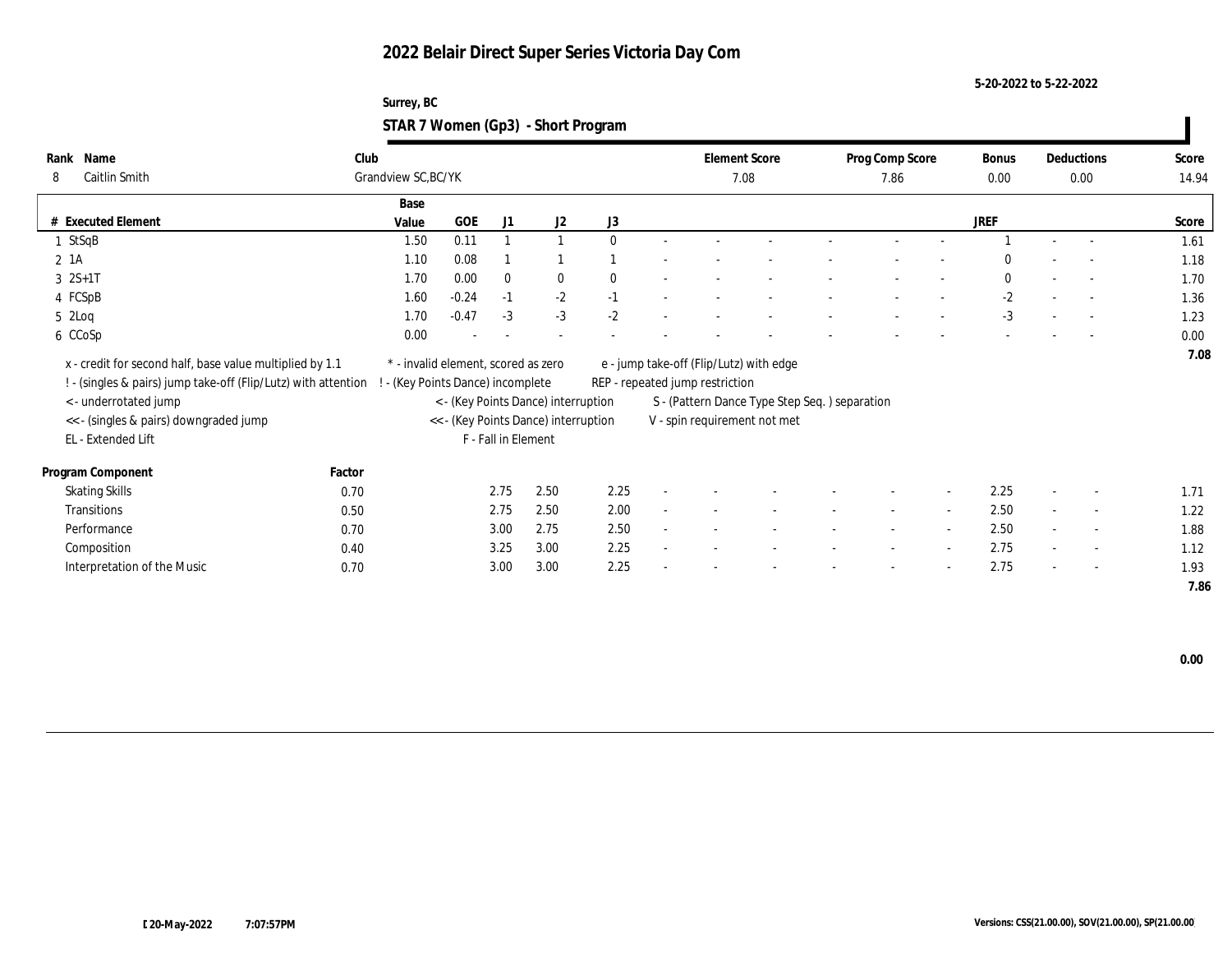**5-20-2022 to 5-22-2022**

| Surrey, BC                         |  |
|------------------------------------|--|
| STAR 7 Women (Gp3) - Short Program |  |

| Name<br>Rank<br>Lauren Halley<br>9                                                                                                                                                                                                                    | Club   | Cloverdale SC, BC/YK                |                     |              |                                                                             |              |        | <b>Element Score</b><br>7.73    |                                                                                                                          | Prog Comp Score<br>6.51 |                          | Bonus<br>0.00 |                          | Deductions<br>0.20       | Score<br>14.04 |
|-------------------------------------------------------------------------------------------------------------------------------------------------------------------------------------------------------------------------------------------------------|--------|-------------------------------------|---------------------|--------------|-----------------------------------------------------------------------------|--------------|--------|---------------------------------|--------------------------------------------------------------------------------------------------------------------------|-------------------------|--------------------------|---------------|--------------------------|--------------------------|----------------|
|                                                                                                                                                                                                                                                       |        | Base                                |                     |              |                                                                             |              |        |                                 |                                                                                                                          |                         |                          |               |                          |                          |                |
| # Executed Element                                                                                                                                                                                                                                    |        | Value                               | GOE                 | J1           | J2                                                                          | J3           |        |                                 |                                                                                                                          |                         |                          | JREF          |                          |                          | Score          |
| $1 \t1A$                                                                                                                                                                                                                                              |        | 1.10                                | 0.08                | $\mathbf{2}$ | $\mathbf{1}$                                                                | $\Omega$     |        |                                 |                                                                                                                          | $\sim$                  |                          | $\Omega$      | $\sim$                   | $\overline{a}$           | 1.18           |
| 2 CCoSpB                                                                                                                                                                                                                                              |        | 1.70                                | $-0.04$             | $-1$         | $\bf{0}$                                                                    | $\mathbf{0}$ |        |                                 |                                                                                                                          |                         |                          | $\bf{0}$      |                          |                          | 1.66           |
| $3 \text{ } 2\text{Lo}$                                                                                                                                                                                                                               |        | 1.36                                | $-0.68$             | $-5$         | $-5$                                                                        | $-5$         |        |                                 |                                                                                                                          |                         |                          | $-5$          |                          | $\overline{a}$           | 0.68           |
| $4 \t 2S+1T$                                                                                                                                                                                                                                          |        | 1.70                                | $-0.20$             | $-2$         | $-1$                                                                        | $-1$         |        |                                 |                                                                                                                          |                         |                          | $-2$          |                          | $\sim$                   | 1.50           |
| 5 StSqB                                                                                                                                                                                                                                               |        | 1.50                                | $-0.15$             | $-1$         | $-1$                                                                        | $-1$         |        |                                 |                                                                                                                          |                         |                          | $-1$          |                          | $\overline{\phantom{a}}$ | 1.35           |
| 6 FCSpB                                                                                                                                                                                                                                               |        | 1.60                                | $-0.24$             | $-2$         | $-2$                                                                        | $-1$         |        |                                 |                                                                                                                          |                         |                          | $-1$          |                          | $\sim$                   | 1.36           |
| x - credit for second half, base value multiplied by 1.1<br>! - (singles & pairs) jump take-off (Flip/Lutz) with attention ! - (Key Points Dance) incomplete<br>< - underrotated jump<br><< - (singles & pairs) downgraded jump<br>EL - Extended Lift |        | * - invalid element, scored as zero | F - Fall in Element |              | < - (Key Points Dance) interruption<br><< - (Key Points Dance) interruption |              |        | REP - repeated jump restriction | e - jump take-off (Flip/Lutz) with edge<br>S - (Pattern Dance Type Step Seq.) separation<br>V - spin requirement not met |                         |                          |               |                          |                          |                |
| Program Component                                                                                                                                                                                                                                     | Factor |                                     |                     |              |                                                                             |              |        |                                 |                                                                                                                          |                         |                          |               |                          |                          |                |
| <b>Skating Skills</b>                                                                                                                                                                                                                                 | 0.70   |                                     | 2.25                |              | 2.25                                                                        | 2.25         |        |                                 |                                                                                                                          |                         | $\sim$                   | 2.00          |                          | $\overline{\phantom{a}}$ | 1.53           |
| Transitions                                                                                                                                                                                                                                           | 0.50   |                                     | 2.25                |              | 2.50                                                                        | 2.25         |        |                                 |                                                                                                                          |                         | $\sim$                   | 1.75          |                          | $\overline{\phantom{a}}$ | 1.10           |
| Performance                                                                                                                                                                                                                                           | 0.70   |                                     | 2.25                |              | 2.25                                                                        | 2.00         | $\sim$ |                                 |                                                                                                                          | $\sim$                  | $\sim$                   | 2.00          | $\sim$                   | $\overline{\phantom{a}}$ | 1.49           |
| Composition                                                                                                                                                                                                                                           | 0.40   |                                     |                     | 2.50         | 2.50                                                                        | 2.25         |        |                                 |                                                                                                                          |                         | $\sim$                   | 2.25          |                          | $\overline{\phantom{a}}$ | 0.95           |
| Interpretation of the Music                                                                                                                                                                                                                           | 0.70   |                                     |                     | 2.00         | 2.50                                                                        | 2.00         |        |                                 |                                                                                                                          |                         | $\overline{\phantom{a}}$ | 1.75          | $\overline{\phantom{a}}$ | $\overline{\phantom{a}}$ | 1.44<br>6.51   |

1 Fall(s) factor (0.2) **0.20**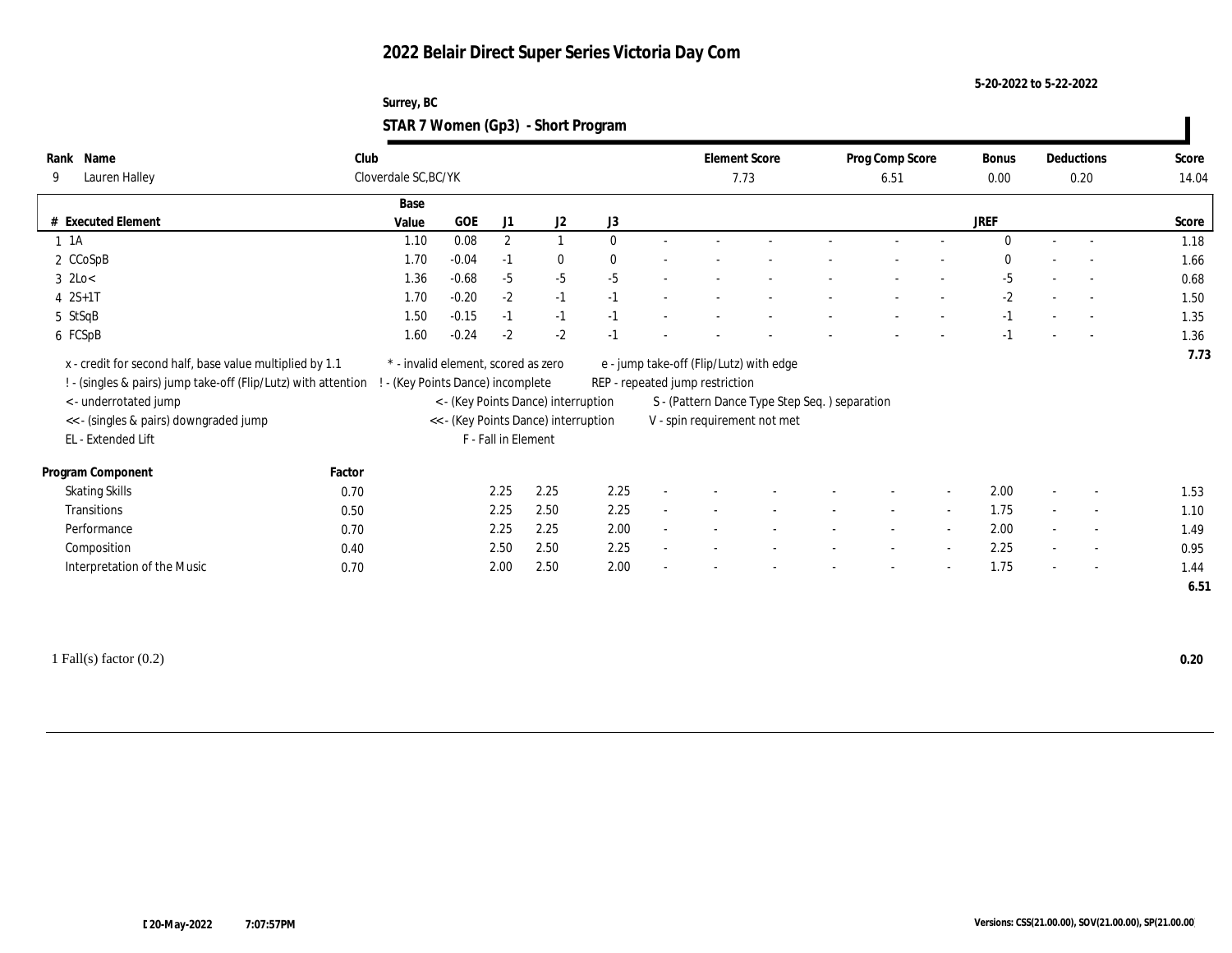**5-20-2022 to 5-22-2022**

| Surrey, BC                         |  |
|------------------------------------|--|
| STAR 7 Women (Gp3) - Short Program |  |

| Name<br>Rank<br>Katherine Lee<br>10                                                                                                                                                                                 | Club<br>Oak Bay FSC, BC/YK        |                                     |                     |                                                                             |              | <b>Element Score</b><br>7.23    |                                                                                                                          | Prog Comp Score<br>6.13  |                          | Bonus<br>0.00 |        | Deductions<br>0.20       | Score<br>13.16 |
|---------------------------------------------------------------------------------------------------------------------------------------------------------------------------------------------------------------------|-----------------------------------|-------------------------------------|---------------------|-----------------------------------------------------------------------------|--------------|---------------------------------|--------------------------------------------------------------------------------------------------------------------------|--------------------------|--------------------------|---------------|--------|--------------------------|----------------|
|                                                                                                                                                                                                                     | Base                              |                                     |                     |                                                                             |              |                                 |                                                                                                                          |                          |                          |               |        |                          |                |
| # Executed Element                                                                                                                                                                                                  | Value                             | GOE                                 | J1                  | J2                                                                          | J3           |                                 |                                                                                                                          |                          |                          | <b>JREF</b>   |        |                          | Score          |
| 12Log                                                                                                                                                                                                               | 1.70                              | $-0.85$                             | $-5$                | $-5$                                                                        | $-5$         |                                 |                                                                                                                          |                          |                          | $-5$          |        |                          | 0.85           |
| $2$ 2S+COMBO+1T*                                                                                                                                                                                                    | 1.30                              | $-0.65$                             | $-5$                | $-5$                                                                        | $-5$         |                                 |                                                                                                                          |                          |                          | $-5$          |        |                          | 0.65           |
| 3 FCSpB                                                                                                                                                                                                             | 1.60                              | 0.00                                |                     | $-1$                                                                        | $\mathbf{0}$ |                                 |                                                                                                                          |                          |                          | $\mathbf{0}$  |        | $\sim$                   | 1.60           |
| 4 1A                                                                                                                                                                                                                | 1.10                              | 0.00                                | $\mathbf{0}$        | $\bf{0}$                                                                    | $\mathbf{0}$ |                                 |                                                                                                                          |                          |                          | $\mathbf{0}$  |        | $\sim$                   | 1.10           |
| 5 StSqB                                                                                                                                                                                                             | 1.50                              | $-0.34$                             | $-2$                | $-1$                                                                        | $-3$         |                                 |                                                                                                                          |                          |                          | $-3$          |        | $\sim$                   | 1.16           |
| 6 CCoSpB                                                                                                                                                                                                            | 1.70                              | 0.17                                | $\boldsymbol{2}$    |                                                                             |              |                                 |                                                                                                                          |                          |                          | $\mathbf{0}$  |        |                          | 1.87           |
| x - credit for second half, base value multiplied by 1.1<br>! - (singles & pairs) jump take-off (Flip/Lutz) with attention<br>< - underrotated jump<br><< - (singles & pairs) downgraded jump<br>EL - Extended Lift | ! - (Key Points Dance) incomplete | * - invalid element, scored as zero | F - Fall in Element | < - (Key Points Dance) interruption<br><< - (Key Points Dance) interruption |              | REP - repeated jump restriction | e - jump take-off (Flip/Lutz) with edge<br>S - (Pattern Dance Type Step Seq.) separation<br>V - spin requirement not met |                          |                          |               |        |                          | 7.23           |
| Program Component                                                                                                                                                                                                   | Factor                            |                                     |                     |                                                                             |              |                                 |                                                                                                                          |                          |                          |               |        |                          |                |
| <b>Skating Skills</b>                                                                                                                                                                                               | 0.70                              |                                     | 1.75                | 2.25                                                                        | 2.00         |                                 |                                                                                                                          |                          | $\sim$                   | 2.00          |        | $\overline{\phantom{a}}$ | 1.40           |
| <b>Transitions</b>                                                                                                                                                                                                  | 0.50                              |                                     | 2.00                | 2.50                                                                        | 2.25         |                                 |                                                                                                                          | $\sim$                   | $\sim$                   | 1.75          | $\sim$ | $\overline{\phantom{a}}$ | 1.07           |
| Performance                                                                                                                                                                                                         | 0.70                              |                                     | 1.75                | 2.00                                                                        | 2.00         |                                 |                                                                                                                          | $\overline{\phantom{a}}$ | $\sim$                   | 1.75          | $\sim$ | $\sim$                   | 1.32           |
| Composition                                                                                                                                                                                                         | 0.40                              |                                     | 2.50                | 2.00                                                                        | 2.25         |                                 |                                                                                                                          |                          | $\sim$                   | 2.25          | $\sim$ | $\sim$                   | 0.90           |
| Interpretation of the Music                                                                                                                                                                                         | 0.70                              |                                     | 2.00                | 2.00                                                                        | 2.25         |                                 |                                                                                                                          | $\overline{\phantom{a}}$ | $\overline{\phantom{a}}$ | 2.00          | $\sim$ | $\overline{\phantom{a}}$ | 1.44<br>6.13   |

1 Fall(s) factor (0.2) **0.20**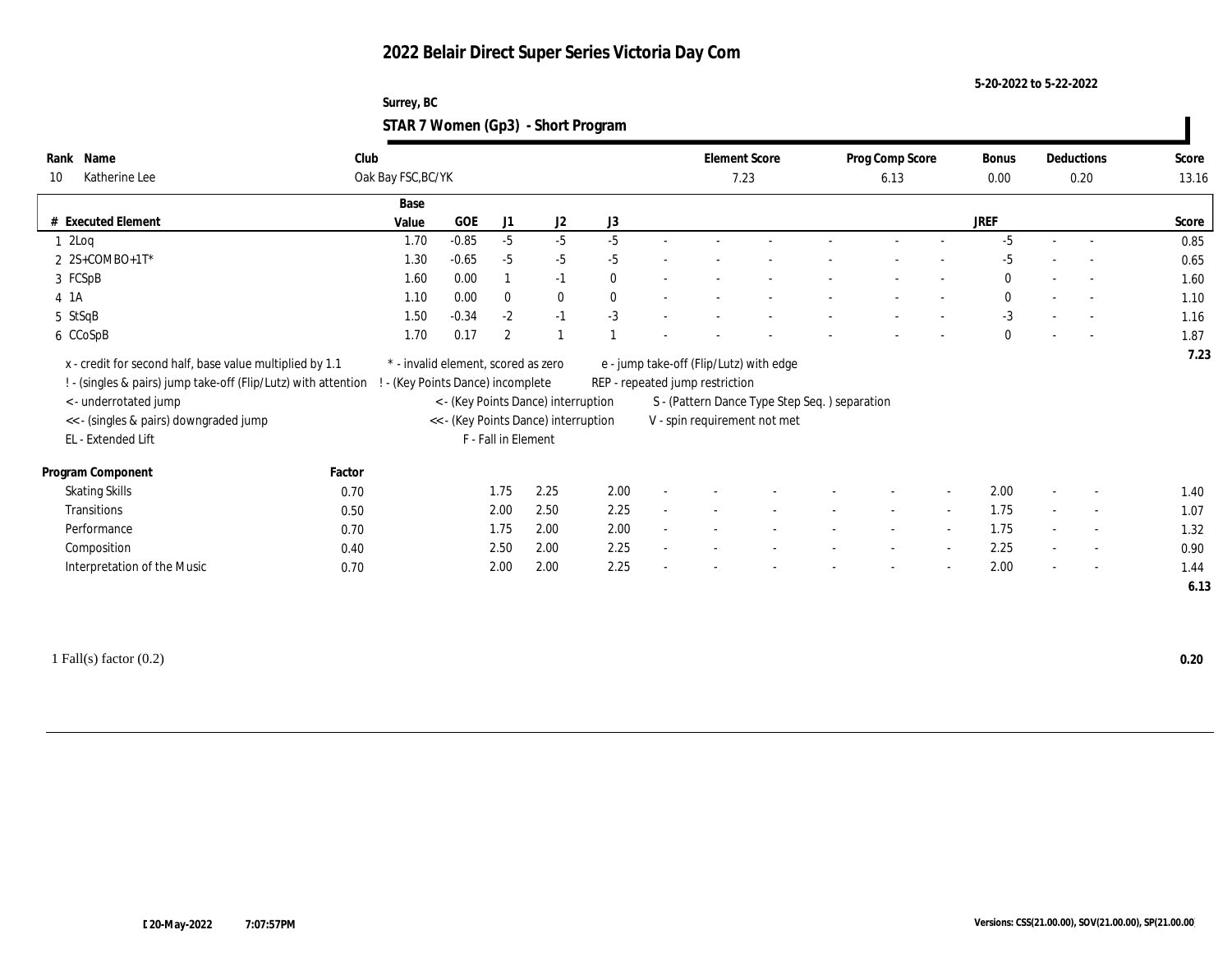#### **5-20-2022 to 5-22-2022**

#### **Surrey, BC STAR 7 Women (Gp3) - Short Program**

| Name<br>Rank                                                   | Club   |                                     |          |                     |                                      |          |        | <b>Element Score</b>            |                                               | Prog Comp Score          |        | Bonus        |                          | Deductions               | Score |
|----------------------------------------------------------------|--------|-------------------------------------|----------|---------------------|--------------------------------------|----------|--------|---------------------------------|-----------------------------------------------|--------------------------|--------|--------------|--------------------------|--------------------------|-------|
| Piper Evans<br>11                                              |        | Skate Sea2Sky, BC/YK                |          |                     |                                      |          |        | 7.16                            |                                               | 6.60                     |        | $0.00\,$     |                          | 0.60                     | 13.16 |
|                                                                |        | Base                                |          |                     |                                      |          |        |                                 |                                               |                          |        |              |                          |                          |       |
| # Executed Element                                             |        | Value                               | GOE      | J1                  | J2                                   | J3       |        |                                 |                                               |                          |        | JREF         |                          |                          | Score |
| 1 CCoSp                                                        |        | 0.00                                | $\sim$   | $\sim$              |                                      |          |        |                                 |                                               |                          |        |              |                          |                          | 0.00  |
| 2ZF                                                            |        | 1.80                                | $-0.32$  | $-2$                | $-2$                                 | $-1$     |        |                                 |                                               |                          |        | $-2$         |                          | $\overline{\phantom{a}}$ | 1.48  |
| 3 StSqB                                                        |        | 1.50                                | $-0.19$  | $-1$                | $-2$                                 | $-1$     |        |                                 |                                               |                          |        | $-1$         |                          | $\sim$                   | 1.31  |
| $4 \t 2S+1T$                                                   |        | 1.70                                | $-0.03$  | $\mathbf{0}$        | $\mathbf{0}$                         | $-1$     |        |                                 |                                               |                          |        | $\mathbf{0}$ |                          | $\sim$                   | 1.67  |
| $5 \text{1A}$                                                  |        | 1.10                                | 0.00     | $\mathbf{1}$        | $\bf{0}$                             | $-1$     |        |                                 |                                               |                          |        | $\mathbf{0}$ |                          | $\sim$                   | 1.10  |
| 6 FCSpB                                                        |        | 1.60                                | $0.00\,$ |                     | $-1$                                 | $\theta$ |        |                                 |                                               |                          |        | $\mathbf{0}$ |                          | $\sim$                   | 1.60  |
| x - credit for second half, base value multiplied by 1.1       |        | * - invalid element, scored as zero |          |                     |                                      |          |        |                                 | e - jump take-off (Flip/Lutz) with edge       |                          |        |              |                          |                          | 7.16  |
| ! - (singles & pairs) jump take-off (Flip/Lutz) with attention |        | - (Key Points Dance) incomplete     |          |                     |                                      |          |        | REP - repeated jump restriction |                                               |                          |        |              |                          |                          |       |
| < - underrotated jump                                          |        |                                     |          |                     | < - (Key Points Dance) interruption  |          |        |                                 | S - (Pattern Dance Type Step Seq.) separation |                          |        |              |                          |                          |       |
| << - (singles & pairs) downgraded jump                         |        |                                     |          |                     | << - (Key Points Dance) interruption |          |        |                                 | V - spin requirement not met                  |                          |        |              |                          |                          |       |
| EL - Extended Lift                                             |        |                                     |          | F - Fall in Element |                                      |          |        |                                 |                                               |                          |        |              |                          |                          |       |
|                                                                |        |                                     |          |                     |                                      |          |        |                                 |                                               |                          |        |              |                          |                          |       |
| Program Component                                              | Factor |                                     |          |                     |                                      |          |        |                                 |                                               |                          |        |              |                          |                          |       |
| <b>Skating Skills</b>                                          | 0.70   |                                     |          | 2.50                | 2.50                                 | 2.25     |        |                                 |                                               |                          |        | 2.25         |                          | $\overline{\phantom{a}}$ | 1.67  |
| Transitions                                                    | 0.50   |                                     |          | 2.75                | 2.25                                 | 2.25     | $\sim$ |                                 |                                               | $\overline{\phantom{a}}$ | $\sim$ | 2.00         | $\sim$                   | $\sim$                   | 1.16  |
| Performance                                                    | 0.70   |                                     |          | 2.25                | 2.00                                 | 2.00     |        |                                 |                                               |                          |        | 2.25         |                          | $\overline{\phantom{a}}$ | 1.49  |
| Composition                                                    | 0.40   |                                     |          | 2.50                | 2.00                                 | 2.25     | $\sim$ |                                 |                                               | $\overline{\phantom{a}}$ | $\sim$ | 2.50         | $\overline{\phantom{a}}$ | $\sim$                   | 0.92  |
| Interpretation of the Music                                    | 0.70   |                                     |          | 2.00                | 2.00                                 | 2.00     |        |                                 |                                               |                          |        | 1.75         |                          | $\overline{\phantom{a}}$ | 1.36  |
|                                                                |        |                                     |          |                     |                                      |          |        |                                 |                                               |                          |        |              |                          |                          | 6.60  |

1 Fall(s) factor (0.2), 2 Time Violation(s) factor (0.2) **0.60**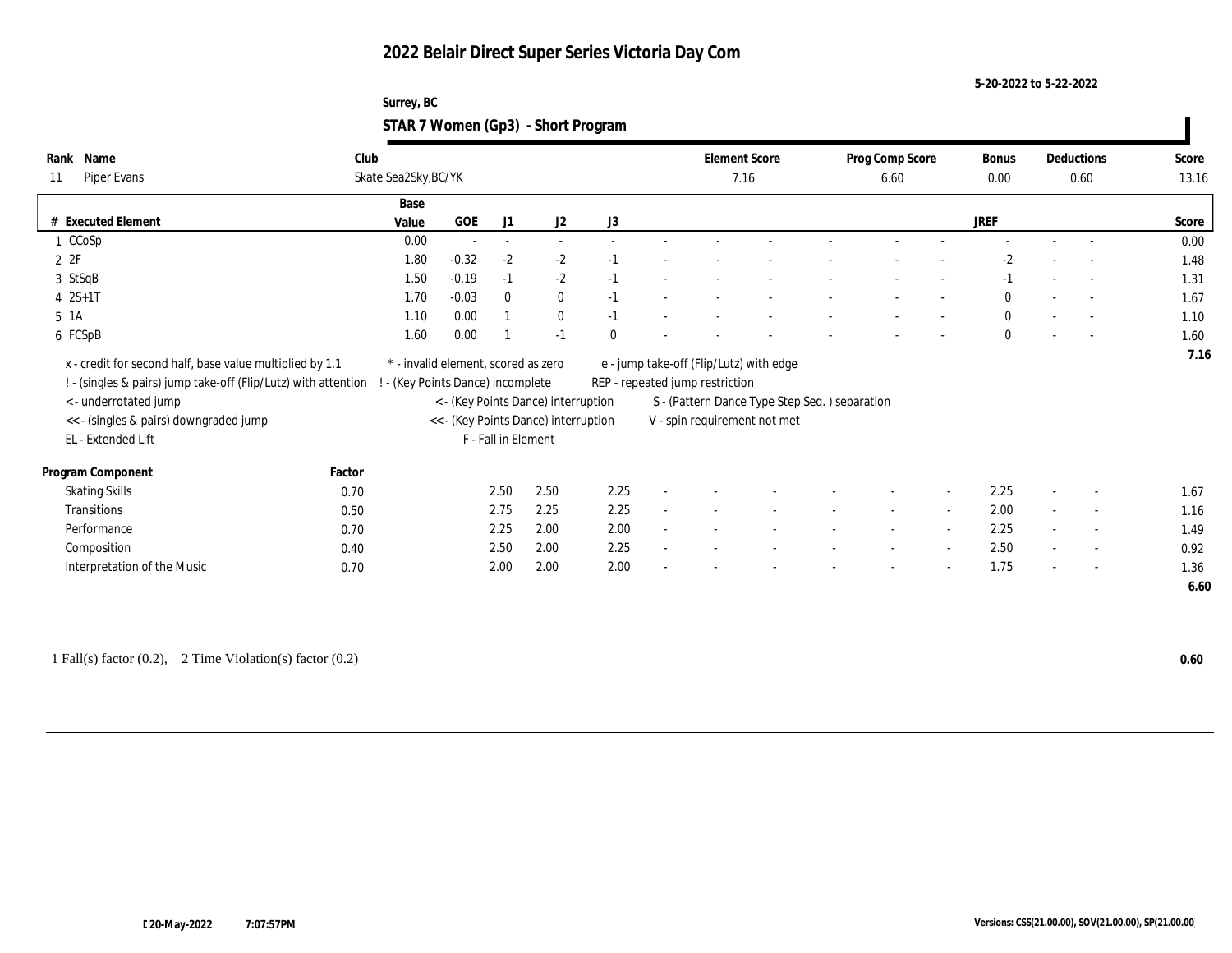**5-20-2022 to 5-22-2022**

| Surrey, BC                         |  |
|------------------------------------|--|
| STAR 7 Women (Gp3) - Short Program |  |

| Name<br>Rank<br>Elisha Liu<br>12                                                                                                                                                                                   | Club<br>Inlet SC, BC/YK |       |                                                                        |                     |                                                                             |              |                                 | <b>Element Score</b><br>6.06                                                                                             | Prog Comp Score<br>6.52 |                          | <b>Bonus</b><br>$0.00\,$ | Deductions<br>0.20       | Score<br>12.38 |
|--------------------------------------------------------------------------------------------------------------------------------------------------------------------------------------------------------------------|-------------------------|-------|------------------------------------------------------------------------|---------------------|-----------------------------------------------------------------------------|--------------|---------------------------------|--------------------------------------------------------------------------------------------------------------------------|-------------------------|--------------------------|--------------------------|--------------------------|----------------|
|                                                                                                                                                                                                                    |                         |       |                                                                        |                     |                                                                             |              |                                 |                                                                                                                          |                         |                          |                          |                          |                |
|                                                                                                                                                                                                                    |                         | Base  |                                                                        |                     |                                                                             |              |                                 |                                                                                                                          |                         |                          |                          |                          |                |
| # Executed Element                                                                                                                                                                                                 |                         | Value | GOE                                                                    | J1                  | J2                                                                          | J3           |                                 |                                                                                                                          |                         |                          | <b>JREF</b>              |                          | Score          |
| $1 \t1A$                                                                                                                                                                                                           |                         | 1.10  | $-0.03$                                                                | $-1$                | $\bf{0}$                                                                    | $\mathbf{0}$ |                                 |                                                                                                                          |                         |                          | $\Omega$                 |                          | 1.07           |
| $2 \text{ } 2S+1LO$                                                                                                                                                                                                |                         | 1.80  | $-0.65$                                                                | $-5$                | $-5$                                                                        | $-5$         |                                 |                                                                                                                          |                         |                          | -5                       |                          | 1.15           |
| 3 StSqB                                                                                                                                                                                                            |                         | 1.50  | $-0.23$                                                                | $-2$                | $-1$                                                                        | $-1$         |                                 |                                                                                                                          |                         |                          | $-2$                     | $\overline{a}$           | 1.27           |
| 4 CCoSpB (V)                                                                                                                                                                                                       |                         | 1.28  | $-0.07$                                                                | $-1$                | $\bf{0}$                                                                    | $-1$         |                                 |                                                                                                                          |                         |                          | $\bf{0}$                 | $\sim$                   | 1.21           |
| $5 \text{ } 2T <$                                                                                                                                                                                                  |                         | 0.40  | $-0.20$                                                                | $-5$                | $-5$                                                                        | $-5$         |                                 |                                                                                                                          |                         |                          | $-5$                     | $\sim$                   | 0.20           |
| 6 FCSpB                                                                                                                                                                                                            |                         | 1.60  | $-0.44$                                                                | $-4$                | $-2$                                                                        | $-2$         |                                 |                                                                                                                          |                         |                          | $-3$                     |                          | 1.16           |
| x - credit for second half, base value multiplied by 1.1<br>! - (singles & pairs) jump take-off (Flip/Lutz) with attention<br><- underrotated jump<br><< - (singles & pairs) downgraded jump<br>EL - Extended Lift |                         |       | * - invalid element, scored as zero<br>- (Key Points Dance) incomplete | F - Fall in Element | < - (Key Points Dance) interruption<br><< - (Key Points Dance) interruption |              | REP - repeated jump restriction | e - jump take-off (Flip/Lutz) with edge<br>S - (Pattern Dance Type Step Seq.) separation<br>V - spin requirement not met |                         |                          |                          |                          | 6.06           |
| Program Component                                                                                                                                                                                                  | Factor                  |       |                                                                        |                     |                                                                             |              |                                 |                                                                                                                          |                         |                          |                          |                          |                |
| <b>Skating Skills</b>                                                                                                                                                                                              | 0.70                    |       |                                                                        | 2.25                | 2.00                                                                        | 2.25         |                                 |                                                                                                                          |                         | $\sim$                   | 2.00                     | $\overline{\phantom{a}}$ | 1.49           |
| Transitions                                                                                                                                                                                                        | 0.50                    |       |                                                                        | 2.00                | 2.25                                                                        | 2.25         |                                 |                                                                                                                          |                         | $\overline{\phantom{a}}$ | 2.00                     | $\sim$                   | 1.07           |
| Performance                                                                                                                                                                                                        | 0.70                    |       |                                                                        | 2.00                | 2.25                                                                        | 2.00         |                                 |                                                                                                                          |                         | $\overline{a}$           | 2.25                     | $\overline{\phantom{a}}$ | 1.49           |
| Composition                                                                                                                                                                                                        | 0.40                    |       |                                                                        | 2.50                | 2.50                                                                        | 2.25         |                                 |                                                                                                                          |                         | $\overline{\phantom{a}}$ | 2.50                     | $\sim$                   | 0.98           |
| Interpretation of the Music                                                                                                                                                                                        | 0.70                    |       |                                                                        | 2.00                | 2.25                                                                        | 2.00         |                                 |                                                                                                                          |                         |                          | 2.25                     | $\overline{\phantom{a}}$ | 1.49<br>6.52   |

1 Fall(s) factor (0.2) **0.20**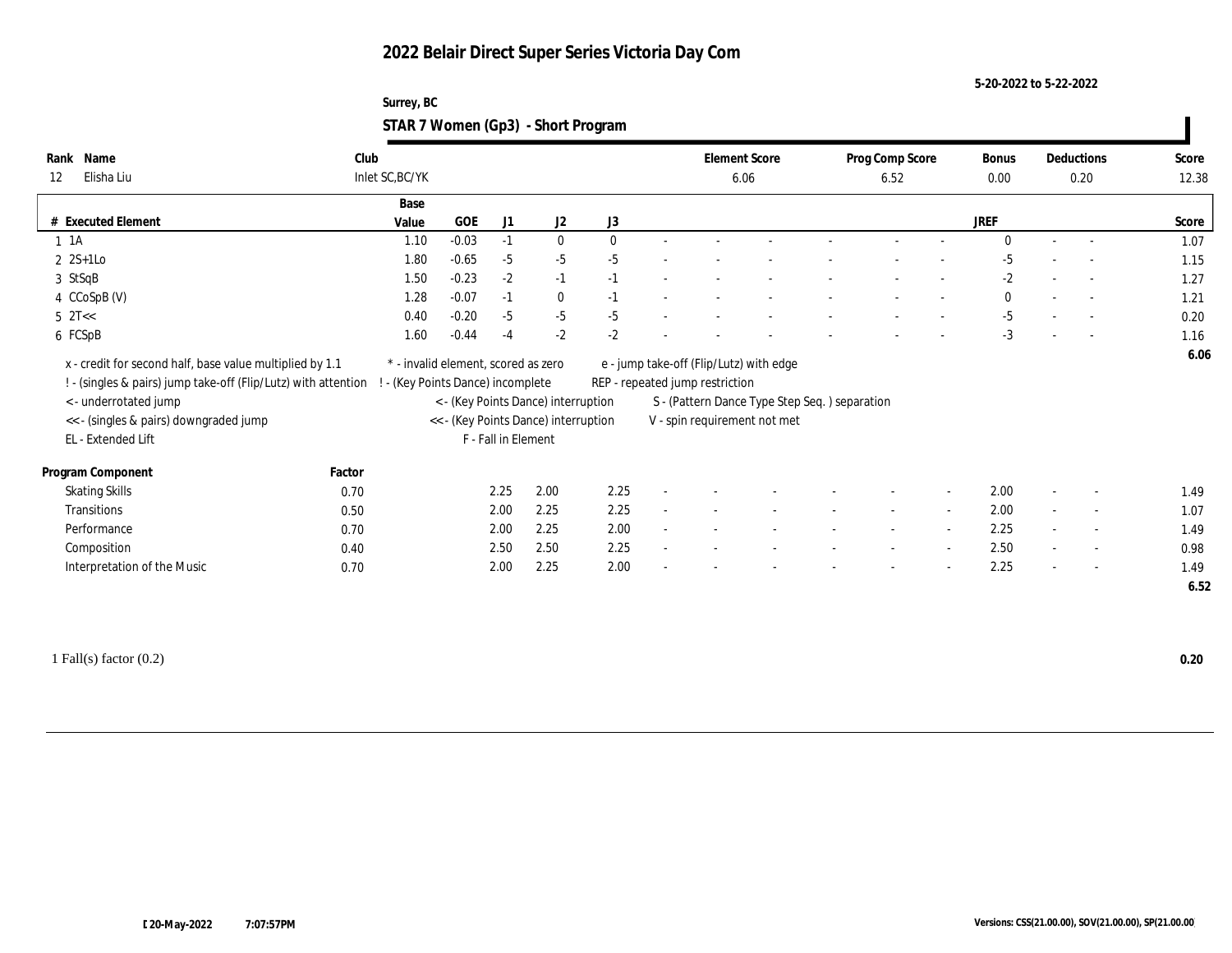**5-20-2022 to 5-22-2022**

| Surrey, BC                         |  |
|------------------------------------|--|
| STAR 7 Women (Gp3) - Short Program |  |

| Name<br>Rank                                                                                                                                                                                                        | Club                 |                                                                          |                     |                          |                                                                             |              |        | <b>Element Score</b>            |                                                                                                                          | Prog Comp Score          |                          | Bonus        |                          | Deductions               | Score |
|---------------------------------------------------------------------------------------------------------------------------------------------------------------------------------------------------------------------|----------------------|--------------------------------------------------------------------------|---------------------|--------------------------|-----------------------------------------------------------------------------|--------------|--------|---------------------------------|--------------------------------------------------------------------------------------------------------------------------|--------------------------|--------------------------|--------------|--------------------------|--------------------------|-------|
| Ryelin McCarten<br>13                                                                                                                                                                                               | Skate Sea2Sky, BC/YK |                                                                          |                     |                          |                                                                             |              |        | 5.33                            |                                                                                                                          | 5.82                     |                          | 0.00         |                          | 0.20                     | 10.95 |
|                                                                                                                                                                                                                     |                      | Base                                                                     |                     |                          |                                                                             |              |        |                                 |                                                                                                                          |                          |                          |              |                          |                          |       |
| # Executed Element                                                                                                                                                                                                  |                      | Value                                                                    | <b>GOE</b>          | J1                       | J <sub>2</sub>                                                              | J3           |        |                                 |                                                                                                                          |                          |                          | <b>JREF</b>  |                          |                          | Score |
| $1 \text{CCoSpB} (V)$                                                                                                                                                                                               |                      | 1.28                                                                     | $-0.03$             |                          | $-2$                                                                        | $\Omega$     |        |                                 |                                                                                                                          |                          |                          | $\theta$     | $\sim$                   | $\overline{a}$           | 1.25  |
| $2 \; 1S^*$                                                                                                                                                                                                         |                      |                                                                          |                     | $\overline{\phantom{a}}$ | $\overline{\phantom{a}}$                                                    |              |        |                                 |                                                                                                                          |                          |                          |              |                          |                          | 0.00  |
| $3 \text{ lLo+2Lo<<}$                                                                                                                                                                                               |                      | 1.00                                                                     | $-0.25$             | $-5$                     | $-5$                                                                        | $-5$         |        |                                 |                                                                                                                          |                          |                          | $-5$         |                          | $\overline{a}$           | 0.75  |
| 4 StSqB                                                                                                                                                                                                             |                      | 1.50                                                                     | $-0.38$             | $-3$                     | $-3$                                                                        | $-2$         |        |                                 |                                                                                                                          |                          |                          | $-2$         |                          |                          | 1.12  |
| 5 1A                                                                                                                                                                                                                |                      | 1.10                                                                     | 0.03                |                          | $\bf{0}$                                                                    | $\mathbf{0}$ |        |                                 |                                                                                                                          |                          |                          | $\mathbf{0}$ |                          | $\overline{\phantom{a}}$ | 1.13  |
| 6 FCSpB                                                                                                                                                                                                             |                      | 1.60                                                                     | $-0.52$             | $-4$                     | $-2$                                                                        | $-4$         |        |                                 |                                                                                                                          |                          |                          | $-3$         |                          |                          | 1.08  |
| x - credit for second half, base value multiplied by 1.1<br>! - (singles & pairs) jump take-off (Flip/Lutz) with attention<br>< - underrotated jump<br><< - (singles & pairs) downgraded jump<br>EL - Extended Lift |                      | * - invalid element, scored as zero<br>! - (Key Points Dance) incomplete | F - Fall in Element |                          | < - (Key Points Dance) interruption<br><< - (Key Points Dance) interruption |              |        | REP - repeated jump restriction | e - jump take-off (Flip/Lutz) with edge<br>S - (Pattern Dance Type Step Seq.) separation<br>V - spin requirement not met |                          |                          |              |                          |                          | 5.33  |
| Program Component                                                                                                                                                                                                   | Factor               |                                                                          |                     |                          |                                                                             |              |        |                                 |                                                                                                                          |                          |                          |              |                          |                          |       |
| <b>Skating Skills</b>                                                                                                                                                                                               | 0.70                 |                                                                          |                     | 1.75                     | 2.50                                                                        | 2.25         |        |                                 |                                                                                                                          |                          |                          | 2.00         |                          | $\overline{\phantom{a}}$ | 1.49  |
| Transitions                                                                                                                                                                                                         | 0.50                 |                                                                          |                     | 1.75                     | 2.25                                                                        | 2.00         | $\sim$ |                                 |                                                                                                                          | $\overline{\phantom{a}}$ | $\sim$                   | 1.75         | $\sim$                   | $\overline{\phantom{a}}$ | 0.97  |
| Performance                                                                                                                                                                                                         | 0.70                 |                                                                          |                     | 1.50                     | 2.00                                                                        | 2.00         |        |                                 |                                                                                                                          | $\overline{\phantom{a}}$ | $\sim$                   | 1.75         |                          | $\sim$                   | 1.27  |
| Composition                                                                                                                                                                                                         | 0.40                 |                                                                          |                     | 2.00                     | 2.00                                                                        | 2.25         |        |                                 |                                                                                                                          | $\overline{\phantom{a}}$ | $\sim$                   | 2.00         | $\sim$                   | $\overline{\phantom{a}}$ | 0.82  |
| Interpretation of the Music                                                                                                                                                                                         | 0.70                 |                                                                          |                     | 1.75                     | 2.00                                                                        | 2.00         |        |                                 |                                                                                                                          |                          | $\overline{\phantom{a}}$ | 1.50         | $\overline{\phantom{a}}$ | $\sim$                   | 1.27  |
|                                                                                                                                                                                                                     |                      |                                                                          |                     |                          |                                                                             |              |        |                                 |                                                                                                                          |                          |                          |              |                          |                          | 5.82  |
|                                                                                                                                                                                                                     |                      |                                                                          |                     |                          |                                                                             |              |        |                                 |                                                                                                                          |                          |                          |              |                          |                          |       |

1 Fall(s) factor (0.2) **0.20**